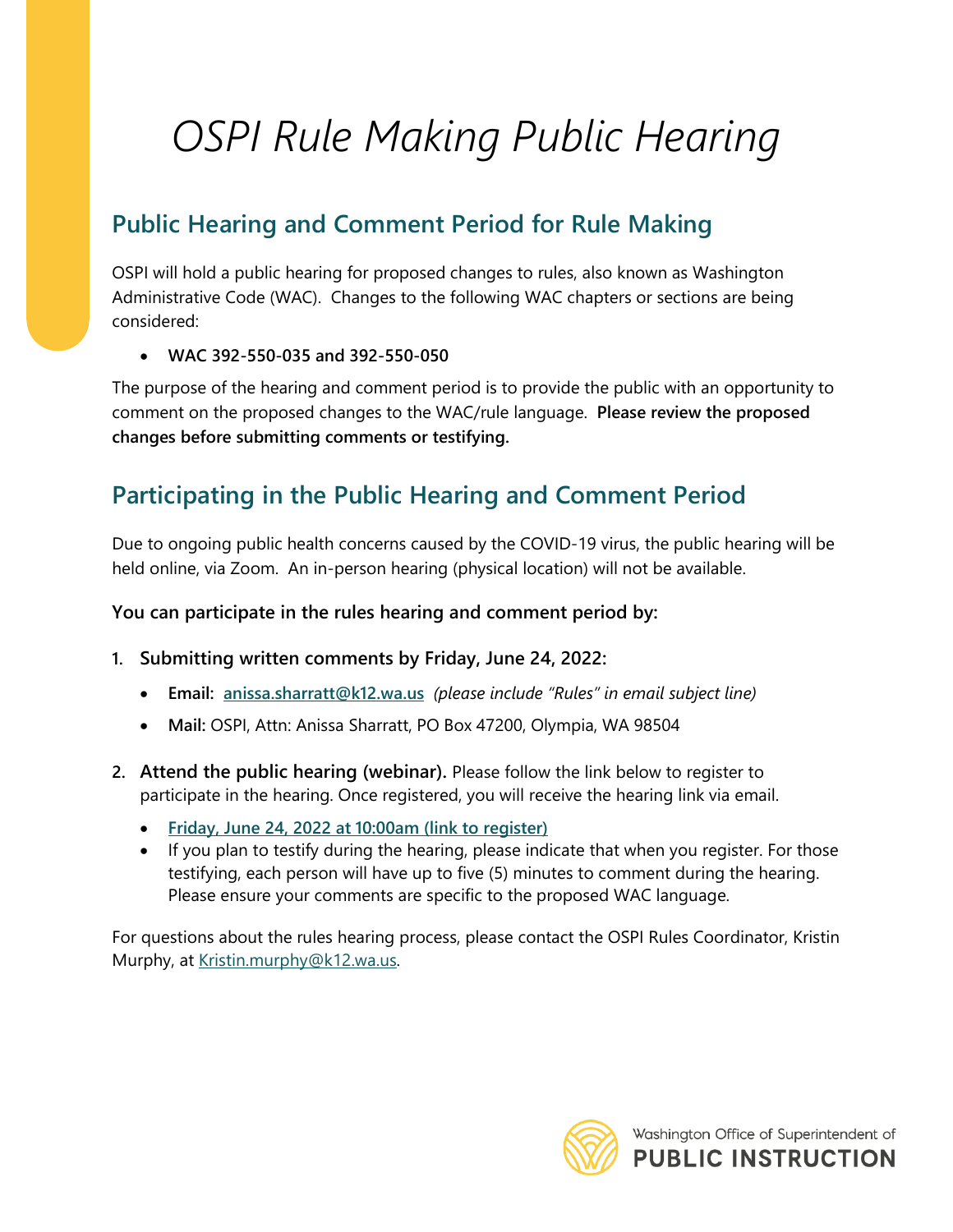AMENDATORY SECTION (Amending WSR 20-15-062, filed 7/10/20, effective 8/10/20)

**WAC 392-550-035 Full-day kindergarten requirements.** Alternative learning experience programs providing full-day kindergarten must:

(1) Have multiple weekly( $\frac{1}{r}$  in-person, and on-site)) observations of students by certificated teachers each week during the eight-week WaKIDS assessment window. Observations must take place either in person or through synchronous digital instructional contact.

(2) Have at least a one thousand annual hour instructional program.

(3) Have written student learning plans that include at least the following elements:

(a) A description of curriculum activities that assist students in:

(i) Developing initial skills in the academic areas of reading, mathematics, and writing;

(ii) Developing a variety of communication skills;

(iii) Providing experiences in science, social studies, arts, health, physical education, and a world language other than English;

(iv) Acquiring large and small motor skills;

(v) Acquiring social and emotional skills including successful participation in learning activities as an individual and as part of a group; and

(vi) Learning through hands-on experiences.

(b) A description of learning environments that are developmentally appropriate and promote creativity.

(4) Implement WaKIDS in accordance with WAC 392-550-050.

AMENDATORY SECTION (Amending WSR 20-15-062, filed 7/10/20, effective 8/10/20)

**WAC 392-550-050 Assessment requirements.** (1)(a) All students enrolled in alternative learning experience courses or course work must be assessed at least annually, using, for full-time students, the state assessment for the student's grade level and using any other annual assessments required by the school district or charter school.

(b)(i) Part-time students must be assessed at least annually.

(ii) Part-time students who are receiving home-based instruction under chapter 28A.200 RCW or who are enrolled in an approved private school under chapter 28A.195 RCW are not required to participate in the assessments required under chapter 28A.655 RCW.

(2) Any student whose alternative learning experience enrollment is claimed as greater than 0.8 full-time equivalent in any one month through the January count date must be included by the school district or charter school in any required state or federal accountability reporting for that school year, subject to existing state and federal accountability rules and procedures.

(3)(a) Students enrolled in nonresident district alternative learning experience courses or course work who are unable to participate in required annual state assessments at the nonresident district must have the opportunity to participate in such required annual state